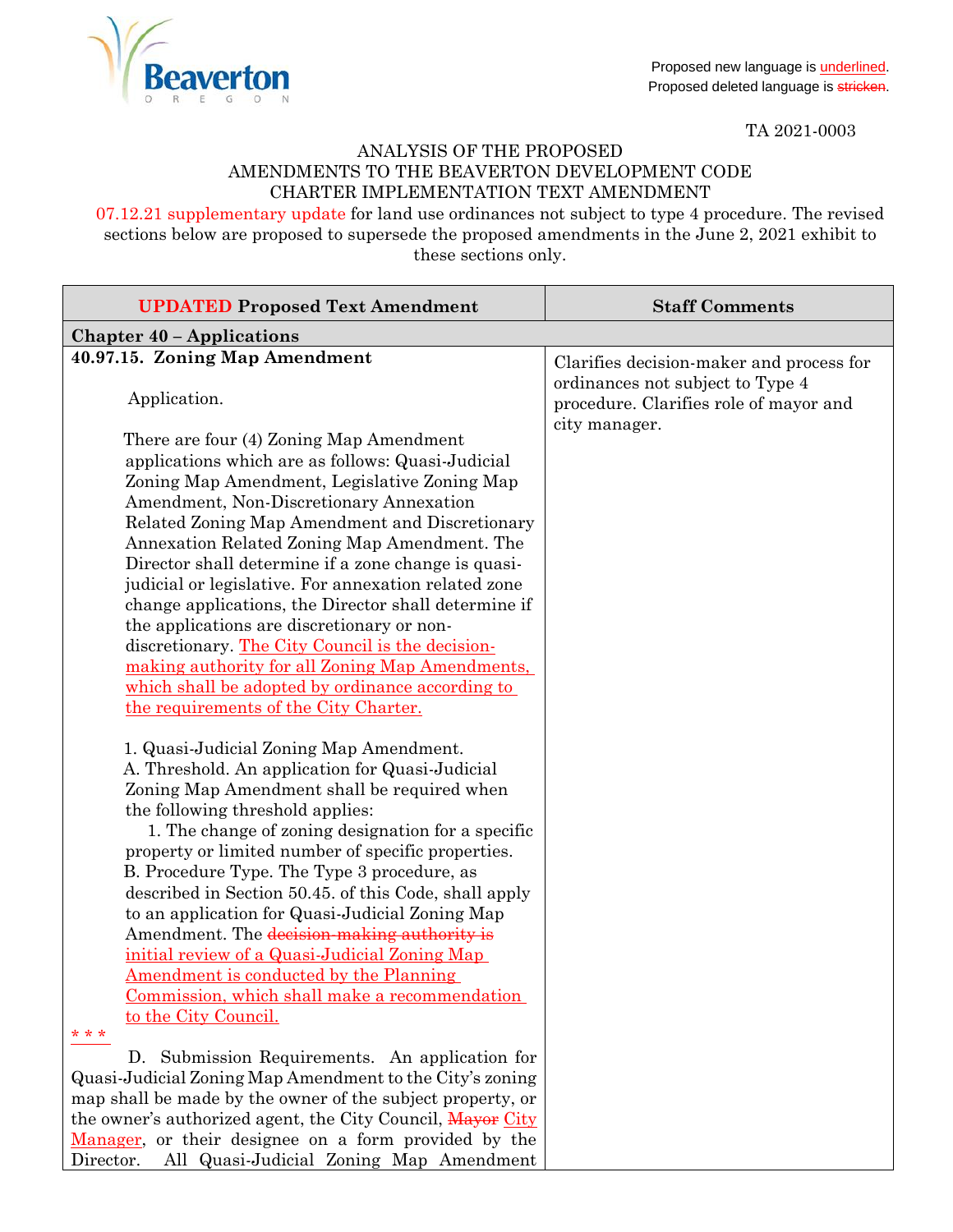

| applications shall be filed with the Director and shall be<br>accompanied by the information required by the application<br>form, and by Section 50.25. (Application Completeness),                                                                                                                                                                                                                                                                                                                                                                                                                                                                                                                                                                                                                                                                                             |                                                                                                                                                                                                                                                                                            |  |
|---------------------------------------------------------------------------------------------------------------------------------------------------------------------------------------------------------------------------------------------------------------------------------------------------------------------------------------------------------------------------------------------------------------------------------------------------------------------------------------------------------------------------------------------------------------------------------------------------------------------------------------------------------------------------------------------------------------------------------------------------------------------------------------------------------------------------------------------------------------------------------|--------------------------------------------------------------------------------------------------------------------------------------------------------------------------------------------------------------------------------------------------------------------------------------------|--|
| and any other information identified through a Pre-<br>Application Conference.                                                                                                                                                                                                                                                                                                                                                                                                                                                                                                                                                                                                                                                                                                                                                                                                  |                                                                                                                                                                                                                                                                                            |  |
| 40.97.15 4. Discretionary Annexation Related                                                                                                                                                                                                                                                                                                                                                                                                                                                                                                                                                                                                                                                                                                                                                                                                                                    | Clarifies decision-maker and process for                                                                                                                                                                                                                                                   |  |
| <b>Zoning Map Amendment</b>                                                                                                                                                                                                                                                                                                                                                                                                                                                                                                                                                                                                                                                                                                                                                                                                                                                     | ordinances not subject to Type 4                                                                                                                                                                                                                                                           |  |
|                                                                                                                                                                                                                                                                                                                                                                                                                                                                                                                                                                                                                                                                                                                                                                                                                                                                                 | procedure.                                                                                                                                                                                                                                                                                 |  |
| * * *                                                                                                                                                                                                                                                                                                                                                                                                                                                                                                                                                                                                                                                                                                                                                                                                                                                                           |                                                                                                                                                                                                                                                                                            |  |
| <b>B.</b><br>Procedure Type. The Type 3 procedure, as<br>described in Section 50.45. of this Code, shall apply<br>to an application for Discretionary Annexation<br>Related Zoning Map Amendment to the City's<br>zoning map. The decision making authority is the<br>Planning Commission. The initial review of a<br>Discretionary Annexation Related Zoning Map<br>Amendment is conducted by the Planning<br>Commission, which shall make a recommendation<br>to the City Council.                                                                                                                                                                                                                                                                                                                                                                                            |                                                                                                                                                                                                                                                                                            |  |
| <b>Chapter 50 - Procedures</b>                                                                                                                                                                                                                                                                                                                                                                                                                                                                                                                                                                                                                                                                                                                                                                                                                                                  |                                                                                                                                                                                                                                                                                            |  |
| 50.75<br>City Council Consideration of a<br><b>Type 4, Street Vacation, Non-Discretionary</b><br><b>Annexation Related Zoning Map Amendment,</b><br><b>Quasi-Judicial Zoning Map Amendment, and</b><br><b>Discretionary Annexation Related Zoning Map</b><br>Amendment application.<br>At least ten (10) days before the City Council<br>1.<br>considers the Planning Commission's<br>recommendation on a Type 4, Street Vacation,<br>Non-Discretionary Annexation Related Zoning<br>Map Amendment, Quasi-Judicial Zoning Map<br>Amendment, and Discretionary Annexation<br>Related Zoning Map Amendment proposal, the<br>Director shall publish in a newspaper of general<br>circulation in the City of Beaverton a summary of<br>the hearing notice, including the date, time, and<br>location of the hearing and the number and nature<br>of the ordinance to be considered. | For ease of review Section 50.75 has been<br>edited in its entirety. The revised and<br>struck language is located after the<br>edited version.<br>Clarifies decision-maker and process for<br>ordinances not subject to Type 4<br>procedure. Clarifies role of mayor and<br>city manager. |  |
| 2.<br>At the conclusion of the City Council's<br>consideration of the Type 4 proposal and the close<br>of the public record, the Council shall take one of<br>the following actions:                                                                                                                                                                                                                                                                                                                                                                                                                                                                                                                                                                                                                                                                                            |                                                                                                                                                                                                                                                                                            |  |
| Continue the matter to a date, time, and<br>А.                                                                                                                                                                                                                                                                                                                                                                                                                                                                                                                                                                                                                                                                                                                                                                                                                                  |                                                                                                                                                                                                                                                                                            |  |

location certain. Notice of the date, time,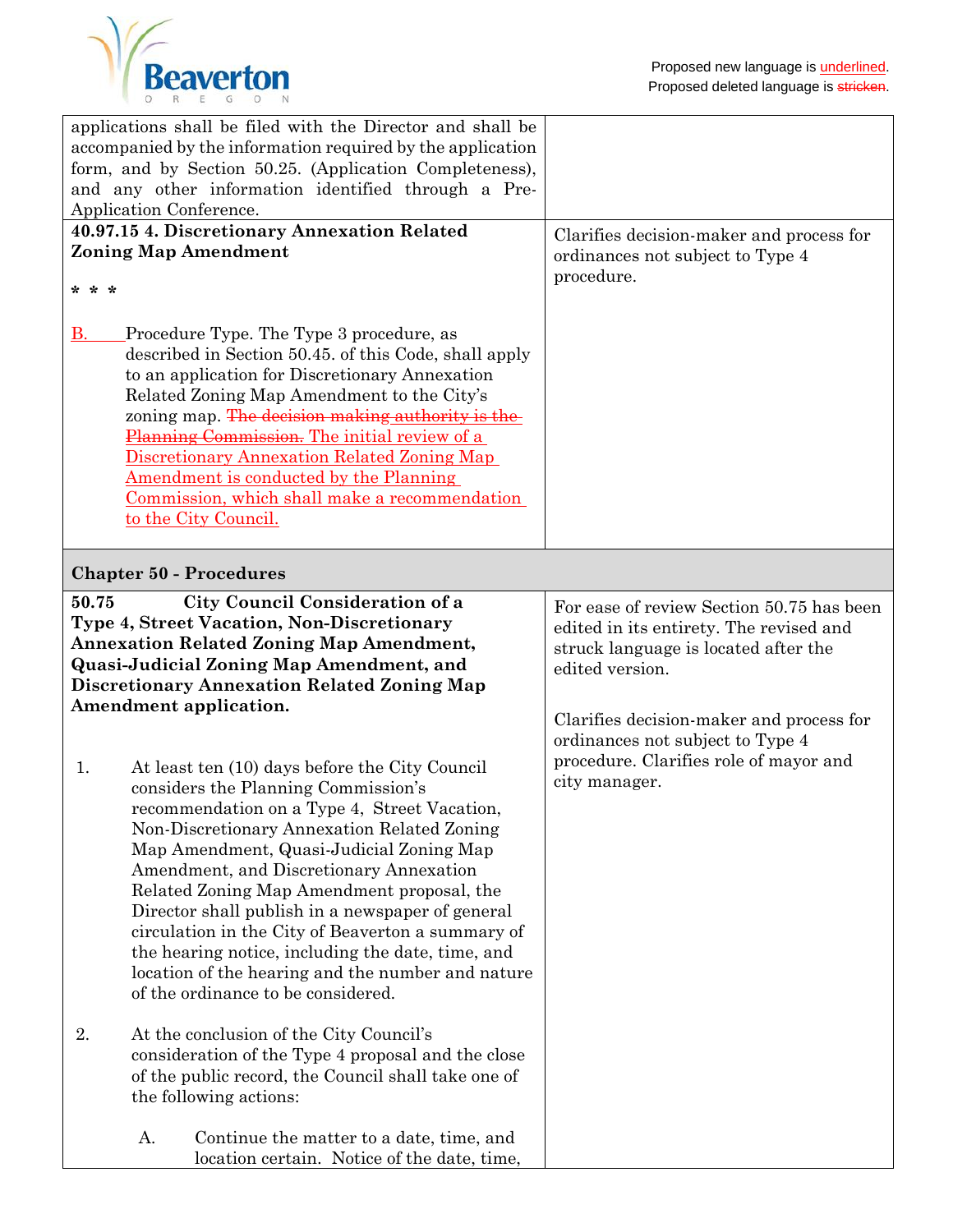

and location certain of the continued hearing is not required to be mailed, published, or posted, unless the hearing is continued without announcing a date, time, and location certain, in which case notice of the continued hearing shall be given as though it was the initial hearing;

- B. Other than for a Street Vacation or Non-Discretionary Annexation Related Zoning Map Amendment, remand the matter back to the Planning Commission for additional deliberation. If the decision is to refer, the purpose of the referral, including any specific procedures or subjects to be addressed shall be directed to the Planning Commission; or
- C. Reject the proposed ordinance.
- D. Approve the proposed ordinance.
- 3. If Council indicates an intention to adopt one or more ordinances to amend the zone map, text, or both pursuant to Section 50.75.7.C., then the City Attorney shall prepare the ordinance. Ordinances shall thereafter be adopted pursuant to the City Charter. The City Council shall adopt or approve written findings that demonstrate either that approval will comply with applicable approval criteria or that, in the case of denial, the approval criteria gave not been satisfied. If an ordinance has been prepared and properly noticed pursuant to the City Charter prior to the hearing, the City Council may act to adopt the ordinance on the same date as the hearing.
- 4. Within approximately seven (7) calendar days from the date that the City Council adopts a final decision, the Director shall cause notice in the form of a land use order to be signed, dated, and mailed to the persons who appeared orally or in writing before the Planning Commission, City Council, or all while the public record on the appeal was open. [ORD 4532; April 2010]
- 5. A decision is final on the date the signed land use order is dated and mailed. A land use order may include an ordinance.
- 6. The notice of the City Council's decision shall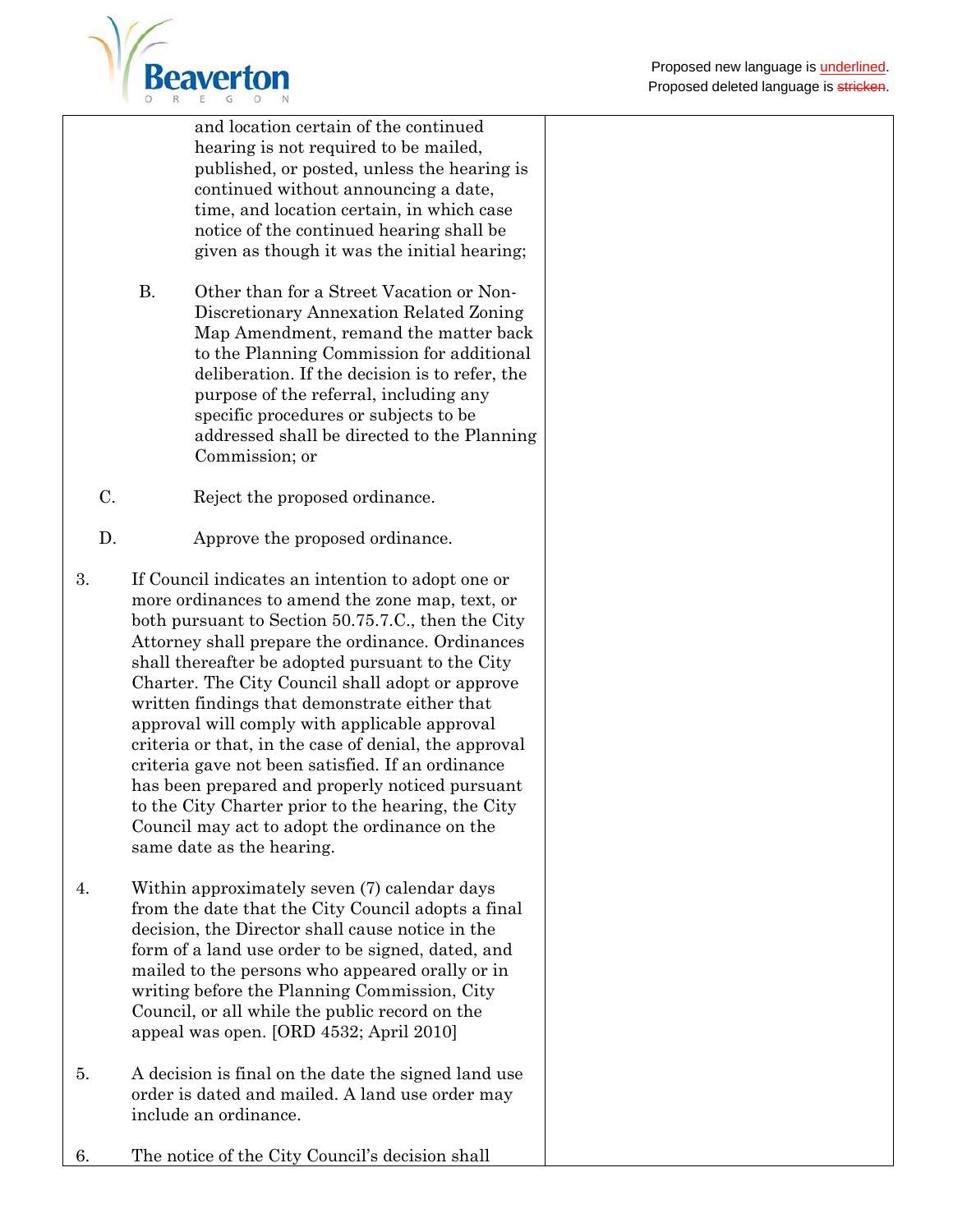

include a summary of the requirements for appealing the City Council decision to the Land Use Board of Appeals as provided in ORS 197.805 through ORS 197.860.

**50.75** Appeal of a City Council Consideration of a Type 4 Decision, Street Vacation, Non-Discretionary Annexation Related Zoning Map Amendment, Quasi-Judicial Zoning Map Amendment, and Discretionary Annexation Related Zoning Map Amendment application.

1. The decision making authority's  $\Delta t$  least ten (10) days before the City Council considers the Planning Commission's recommendation on a Type 4 application may be appealed only by the applicant or any other person who participated by providing either oral or written evidence leading to the decision of proposal, the decision making authority. The appeal must be received within ten (10) calendar days after the signed written land use order of the decision making authority was dated and mailed.

> 2. The Director shall determine whether an appealcontains at least the following information:

> A. The case file number designated by the City. B. The name and signature of each appellant. C. Reference to the oral or written evidence provided to the decision making authority by the appellant that is contrary to the decision. D. If multiple people sign and file a single appeal, the appeal shall include verifiable evidence that each appellant provided written testimony to thedecision making authority and that the decision being appealed was contrary to such testimony. The appeal shall designate one person as the contact representative for all pre-appeal hearing contact with the City. All contact with the City regarding the appeal, including notice, shall be through this contact representative. E. The specific approval criteria, condition, or both being appealed, the reasons why the finding, condition, or both is in error as a matter of fact, law or both, and the evidence relied on to allege the error. F. The appeal fee, as established by resolution of

the City Council.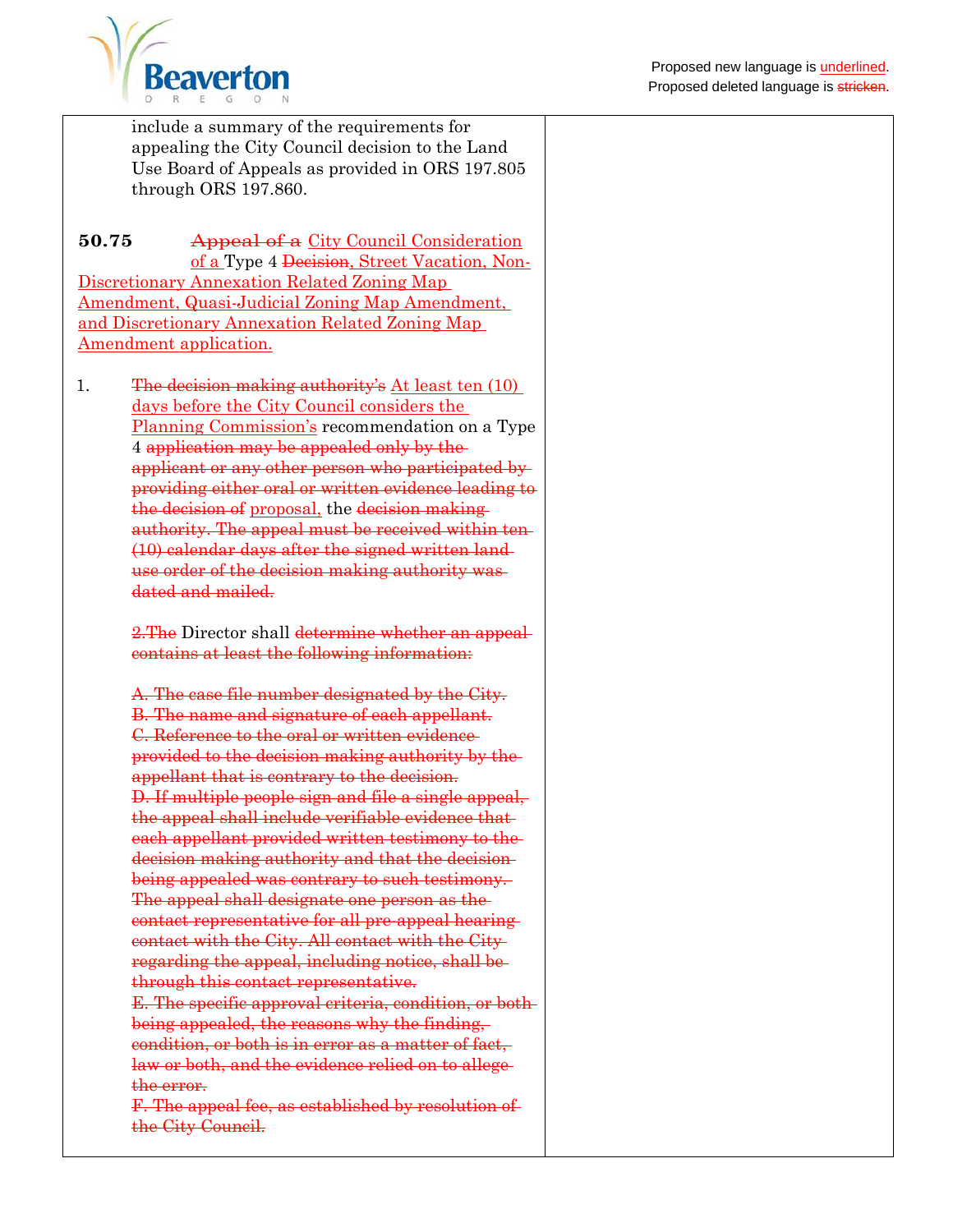

3. Failure to comply with the requirements of Sections 50.75.1 and 50.75.2 is jurisdictional and deprives the appellant of an opportunity for the appellate decision making authority to hear an appeal.

4. The appellate decision making authority on appeal of Type 4 decision shall be the City Council. The appeal hearing shall be de novo, which means new evidence and argument can be introduced in writing, orally, or both. The hearing of the appeal shall be conducted in the manner specified in Sections 50.85. through 50.88. except as otherwise required by statute.

5. For appeals filed under Section 50.75., the City shall mail written notice of an appeal hearing to parties described in Section 50.75.1. not less than twenty (20) calendar days prior to the appeal hearing, but need not post or publish the notice in a newspaper.

6. Not less than seven (7) calendar days before the of general circulation in the City of Beaverton a summary of the hearing notice including the date of the appeal hearing, the Director shall prepare and make available to the public, for review and inspection, a copy of the staff report and shall provide a copy of the staff report to the appellate decision making authority and to the appellant. The Director shall provide a copy of the staffreport to the public at reasonable cost uponrequest. ,time, and location of the hearing and the number and nature of the ordinance to be considered.

- 7. 2. At the conclusion of the City Council's hearing in the appeal of a Type 4 decision, consideration of the Type 4 proposal and the close of the public record, the Council shall take one of the following actions:
	- A. Continue the **hearing** matter to a date, time, and location certain, which shall be announced by the Mayor. Notice of the date, time, and location certain of the continued hearing is not required to be mailed, published, or posted, unless the hearing is continued without announcing a date, time, and location certain, in which case notice of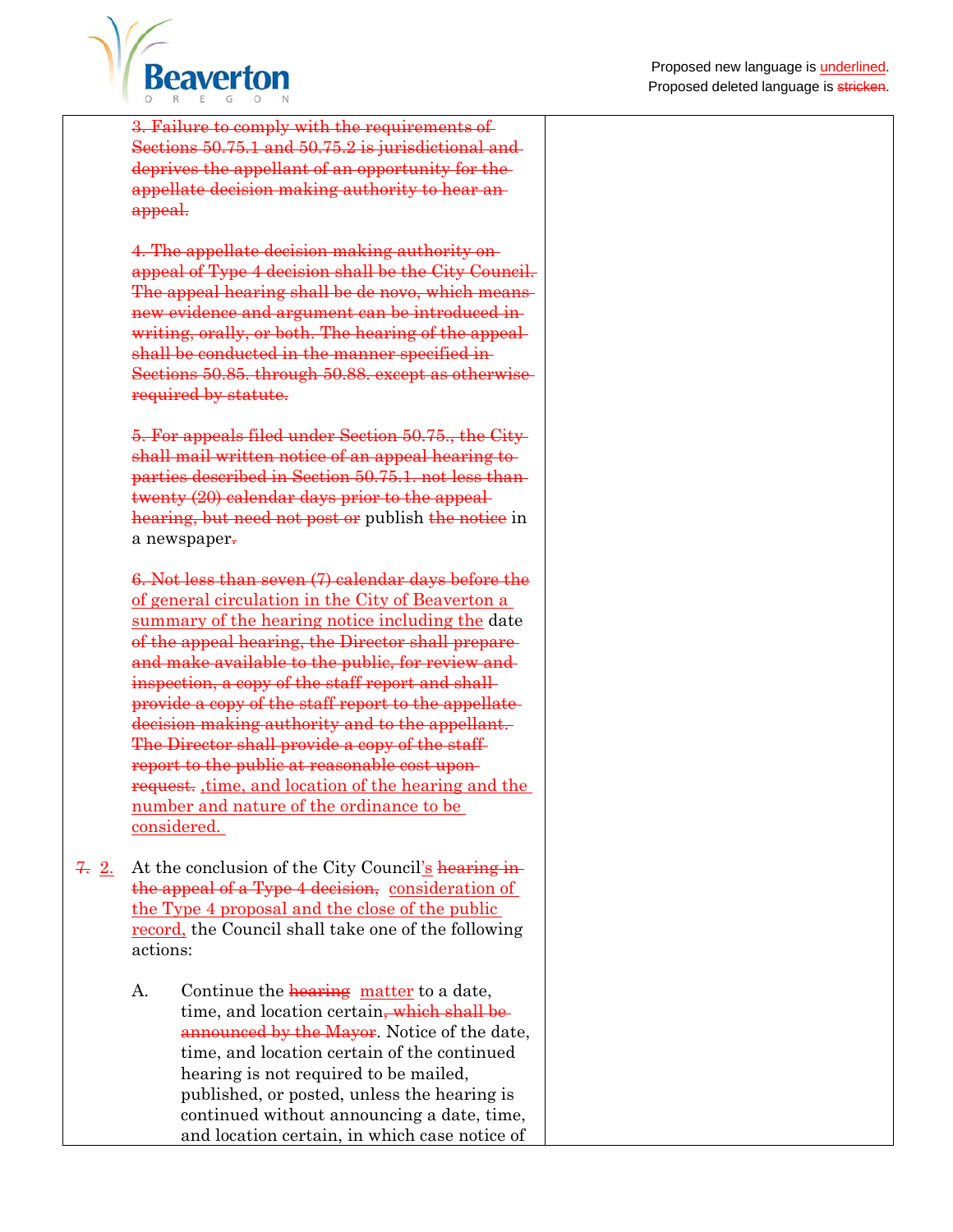

the continued hearing shall be given as though it was the initial hearing.

B. Other than for a Street Vacation or Non-Discretionary Annexation Related Zoning Map Amendment, remand the decision matter back to the decision making authority Planning Commission for furtherproceedings consistent with the Council's decision unless the remand would conflict with the City's obligation under ORS 227.178 to issue a timely final decision additional deliberation. If the decision is to remand refer, the purpose of the remandreferral, including any specific procedures or subjects to be addressed shall be directed to the decision making authority Planning Commission.; or

C. Reverse or affirm the decision being appealed, with or without changes. Reject the proposed ordinance. D. Approve the proposed ordinance

1. 3. If Council indicates an intention to adopt one or more ordinances to amend the zone map, text, or both pursuant to Section 50.75.7.C., then the City Attorney shall prepare the ordinance. Ordinances shall thereafter be adopted pursuant to the City Charter. The City Council shall adopt or approve written findings which that demonstrate either that approval will comply with applicable approval criteria or that, in the case of denial, the approval criteria gave not been satisfied. If an ordinance has been prepared and properly noticed pursuant to the City Charter prior to the hearing, the City Council may act to adopt the ordinance on the same date as the hearing.

> 2. Provisions for holding a record open or continuing a hearing set forth in ORS 197.763 (6) shall apply under this Ordinance in a manner consistent with state law.

8. After the public record on the appeal closes, a written decision in the form of a land use order.

 $\frac{9}{2}$ . Within approximately seven (7) calendar days from the date that the appellate decision makingauthority City Council adopts a final decision under appeal, the Director shall cause notice in the